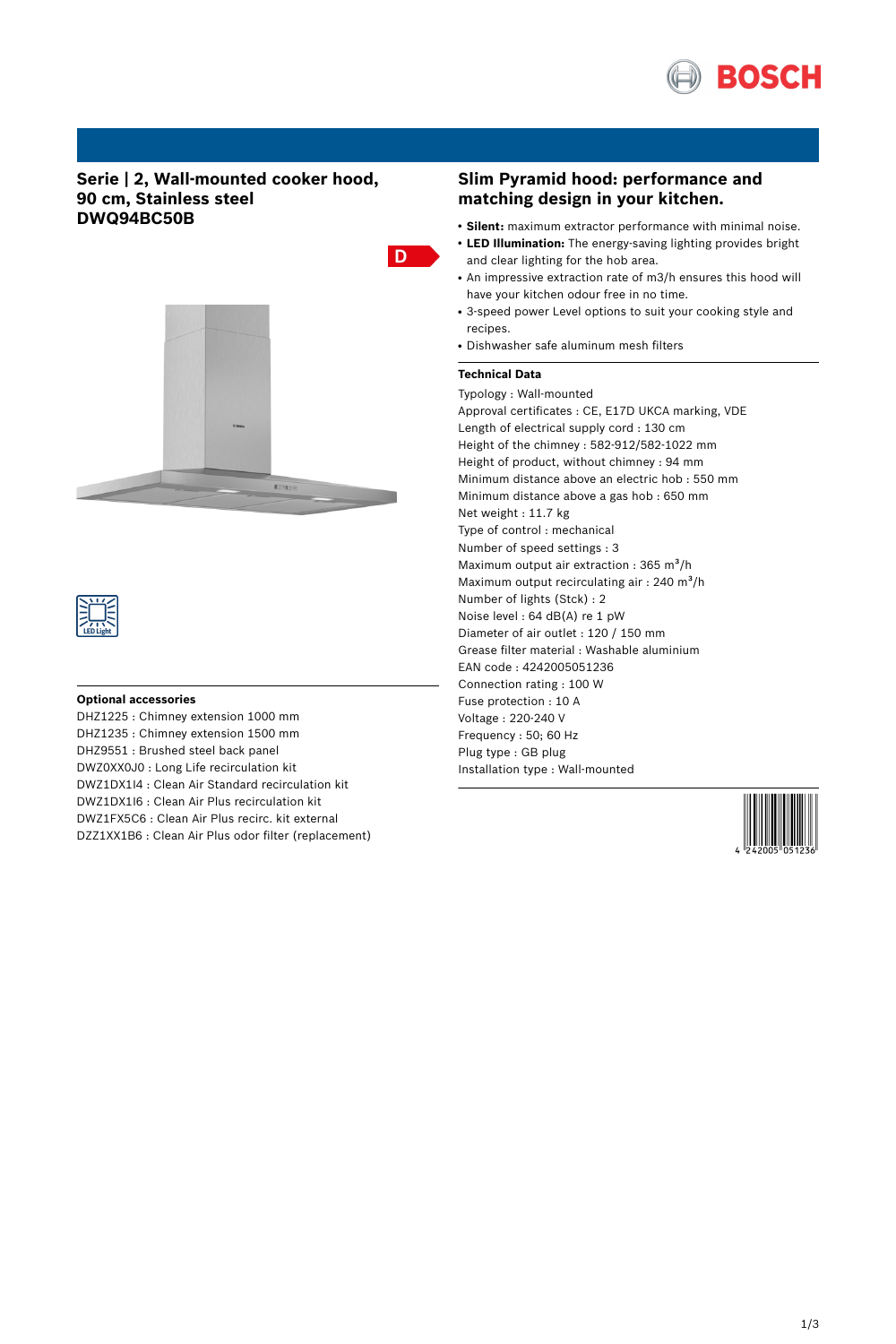

**Serie | 2, Wall-mounted cooker hood, 90 cm, Stainless steel DWQ94BC50B**

# **Slim Pyramid hood: performance and matching design in your kitchen.**

#### **Key performance features:**

- Energy Efficiency Class: <sup>D</sup> (at <sup>a</sup> range of energy efficiency classes from A+++ to D)
- Max. extraction rate: <sup>365</sup> m3/h
- Noise max. Normal Level: Noise, max. speed in normal us: <sup>64</sup> dB dB\*

## **Features**

- Push button control
- <sup>3</sup> power levels
- 2 x 1.5W LED light
- Colour Temperature: <sup>3500</sup> <sup>K</sup>
- <sup>3</sup> removable metal grease filter cassettes
- Installation: wall

#### **Design**

- Chimney extractor hood
- Mechanical

#### **Performance/technical information**

- Suitable for ducted or recirculating operation
- For recirculated extraction recirculating kit or CleanAir recirculating kit (accessory) needed
- Maximum extraction rate exhaust air 365 m<sup>3</sup>/h according to EN 61591
- Noise level according to EN 60704-3 and EN 60704-2-13 at max. normal use exhaust air: 64 dB(A) re 1 pW
- Power rating: <sup>100</sup> <sup>W</sup>
- Light Intensity: <sup>91</sup> lux
- Electrical cable length 1.3 <sup>m</sup>
- Diameter pipe <sup>Ø</sup> <sup>150</sup> mm (Ø <sup>120</sup> mm enclosed)
- Dimensions exhaust air (HxWxD): 676-1006 <sup>x</sup> <sup>900</sup> <sup>x</sup> <sup>500</sup> mm
- Dimensions recirculating (HxWxD): 676-1116 <sup>x</sup> <sup>900</sup> <sup>x</sup> <sup>500</sup> mm
- Dimensions recirculating with CleanAir module (HxWxD): 744 x 900 x 500mm - mounting with outer chimney 874-1204 x 900 x 500 mm - mounting with telescopic chimney
- Blower Efficiency Class: E\*
- Lighting Efficiency Class: A\*
- Grease Filtering Efficiency Class: D\*
- Average Energy Consumption: 53.1 kWh/year\*

### **Optional accessories**

- Recirculating kit DWZ1DX1B4
- *\* In accordance with the EU-Regulation No 65/2014*